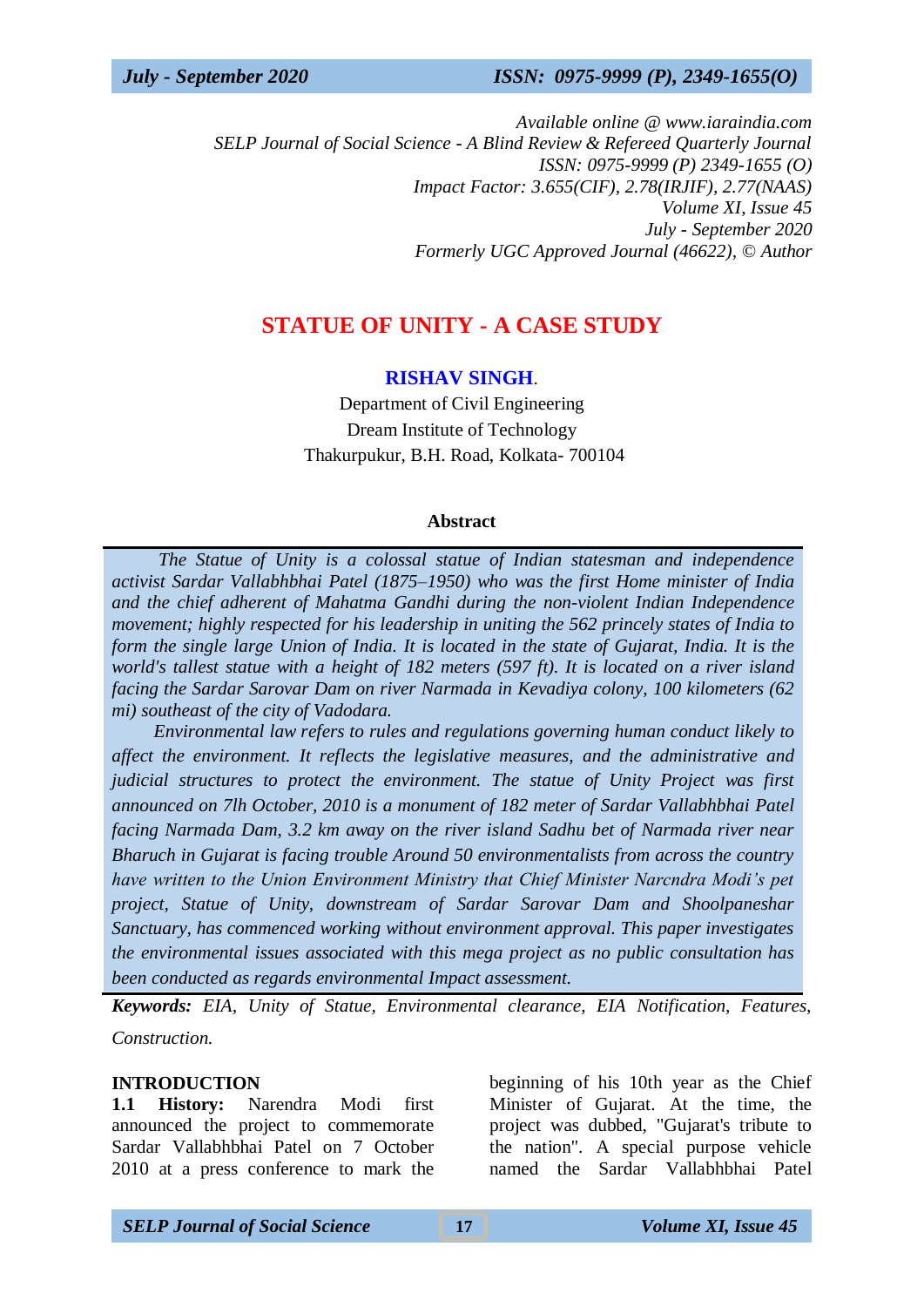Rashtriya Ekta Trust (SVPRET) was constituted by the Government of Gujarat for executing the project.



Fig: Sardar Vallabhbhai Patel

During the recent years there has been increasing awareness of and concern about pollution all over the world and continuous efforts are made towards achieving sustainable exploitation of resources internationally. It is widely agreed that a properly developed policy framework is a key element in the sound management of pollution control. With the population approaching over 1,170 million, India ranks in second in the number of inhabitants amongst the countries of the world. Due to the liberalization processes in India, the international trade has increased. This has also led increased environmental pollution. India is a federal republic comprising of 27 states and 7 Union territories. There is a strict division of tasks between the state and federal Government. Policy areas on the state list are the exclusive responsibility of the States. Other areas are jointly administered by the two levels of Government. 'Environment' is among these 'Concurrent List' policy areas.

**1.2. Architect of statue of unity:** Ram V. Sutar- The nearly 600-foot-tall Statue of Unity, completed on November 1, is a bronze duplicate of India's first deputy prime minister Sardar Vallabhbhai Patel. It was designed and master planned by Michael Graves Architecture & Design (MGA) and is intended to anchor what will

eventually become a resort. The monument took eight years to design and four to build. Prime Minister Narendra Modi, at the time still the chief minister of Gujarat, first proposed the sculpture in 2010 and construction began in 2014. The statue proper, designed by Indian sculptor Ram V. Sutar, reaches nearly 50-stories tall and sits on a three- tiered base that boosts the height to its record-breaking status. The geometrically-sculpted base sits on its own riverine island and is connected to the mainland via a pedestrian and road bridge. Inside, guests are met with a visitor's center, hotel, and an exhibition hall, all of which is topped with a memorial garden.

**1.3. Why India needs statue of Unity:** If there is one country in the world that understands the importance of national unity, it is the United States of America. After all it fought a civil war to preserve it. That's why the first memorial to Abraham Lincoln, the man who fought to keep the country together, came up in 1868, just three years after his assassination, at the District of Columbia City Hall. But that was not enough. By the turn of the century, demand had grown for a grander memorial. With a \$300,000 budget, and after raising its height to 19 feet because 10 feet just didn't seem tall enough, it was inaugurated in 1922 remarkably, this social investment was made during the Roaring Twenties, a decade when the US economy grew by 42 per cent and mass manufacturing brought consumer goods within reach of more Americans than ever before. India is experiencing a similar rate of economic growth, but that's not the only reason why a 182-metre statue of Sardar Vallabhbhai Patel twice the height of the Statue of Liberty — seems apt right now.

The Lincoln memorials were built to remind a once deeply divided country about the man who brought it together. It is worth remembering that they were built by people worrying about a country where people spoke one primary language and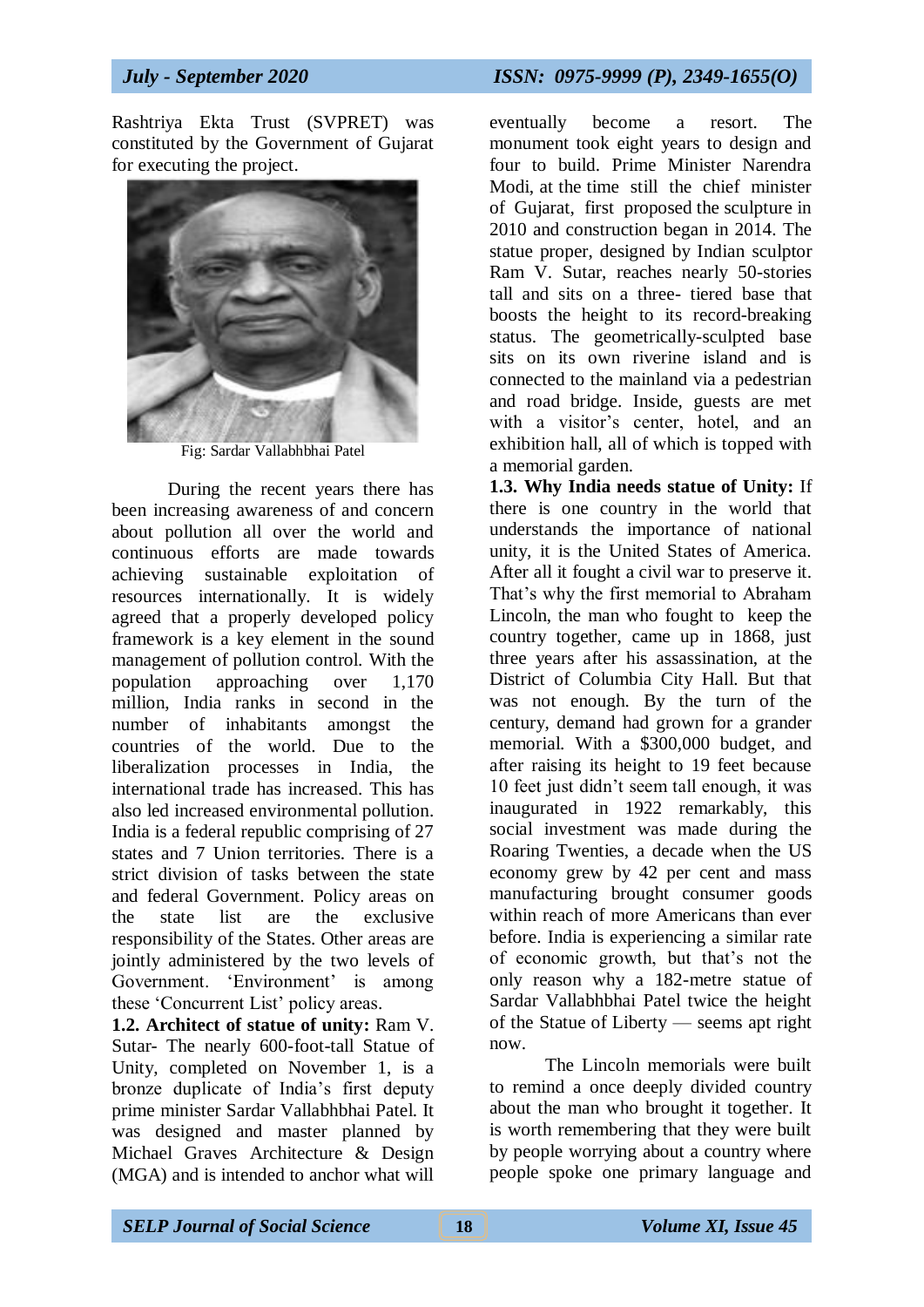followed one principal faith — two of the most potent reasons that break nations apart. There was, of course, no such uniformity of language or religion in India that more than five hundred princely states could be merged — without, as Soviet premier Nikolai Bulganin noted, eliminating the princes. That no royal head rolled during the integration of princely states with British India to create the modern nation state was almost entirely due to Vallabhbhai Patel. Moreover, as Patel biographer P. N. Chopra noted, "Sardar's India was greater in size than that of Samudragupta, Asoka and Akbar, and the writ of the Centre wielded an authority and respect never dreamt of by these great rulers." This is why it is apt that the statue of Patel is called the "Statue of Unity". There are at least 15 statues of Jawaharlal Nehru around India, including by Ram Vanji Sutar, who has designed the Statue of Unity. There are statues of M K Gandhi in nearly 70 countries, one of the most recent being the one that came up in 2015 at London's Parliament Square, after a well-publicised campaign led by economist-politician Meghnad Desai. True, Patel also had a couple of statues to his name, but none that recognized his contribution to the national movement on par — as it undoubtedly was — with Gandhi and Nehru. That is why, when Rajmohan Gandhi wrote his book on Patel more than two decades ago, he complained that while praise given to Gandhi was dutiful, and to Nehru fulsome, it was niggardly about Patel. This concern is supported by a couple of telling examples. Nehru got a Bharat Ratna as a sitting prime minister in 1955, while Patel's award had to wait till 1991. Gandhi and Nehru even got their own adjectives – Gandhian and Nehruvian – but there is no 'Patelian'. This is so because Patel's contribution has barely been recognised in the way Indian history is learnt. Most Indians do not understand that the map that they have been taught to call India would not exist, or would look very different,

without Vallabhbhai Patel. But perhaps the most important void that the Statue of Unity might fill is that of the trio that led India's struggle for freedom only Patel never told his story. Both Gandhi and Nehru wrote voluminously about the saga as they saw it. But Patel, when asked by his daughter why he didn't write his version, famously said that some write history and others create it. But this statue might just fill the gap.

**1.4. The Tallest statue in the World:** The 'Statue of Unity' (SOU) is dedicated to the Iron Man of India, Sardar Vallabhbhai Patel. Sardar Patel is widely considered to be the architect of modern India. The SoU will stand tall as an inspiration to future generations, a reminder of Sardar Patel's sterling contribution.At 182 meters from the road entry and 208.5 meters from the river entry, the SoU will be the tallest statue in the world; taller than the 153 m tall Spring Temple Buddha in China and almost twice as tall as the world famous Statue of Liberty in New York. For a sense of its height, the statue is 100 times larger than a man of average height of about 5 to 5 and a half feet!



Fig: Comparing the Height of Sardar Patal Statue with Others.

#### **1.5. Features of Sardar Patel Statue**

- An exhibition centre at its base showcasing the life and achievements of Sardar Patel
- A 320 m long designer bridge connecting Sadhu Hill to the mainland
- A memorial and visitors' centre
- 4-lane approach road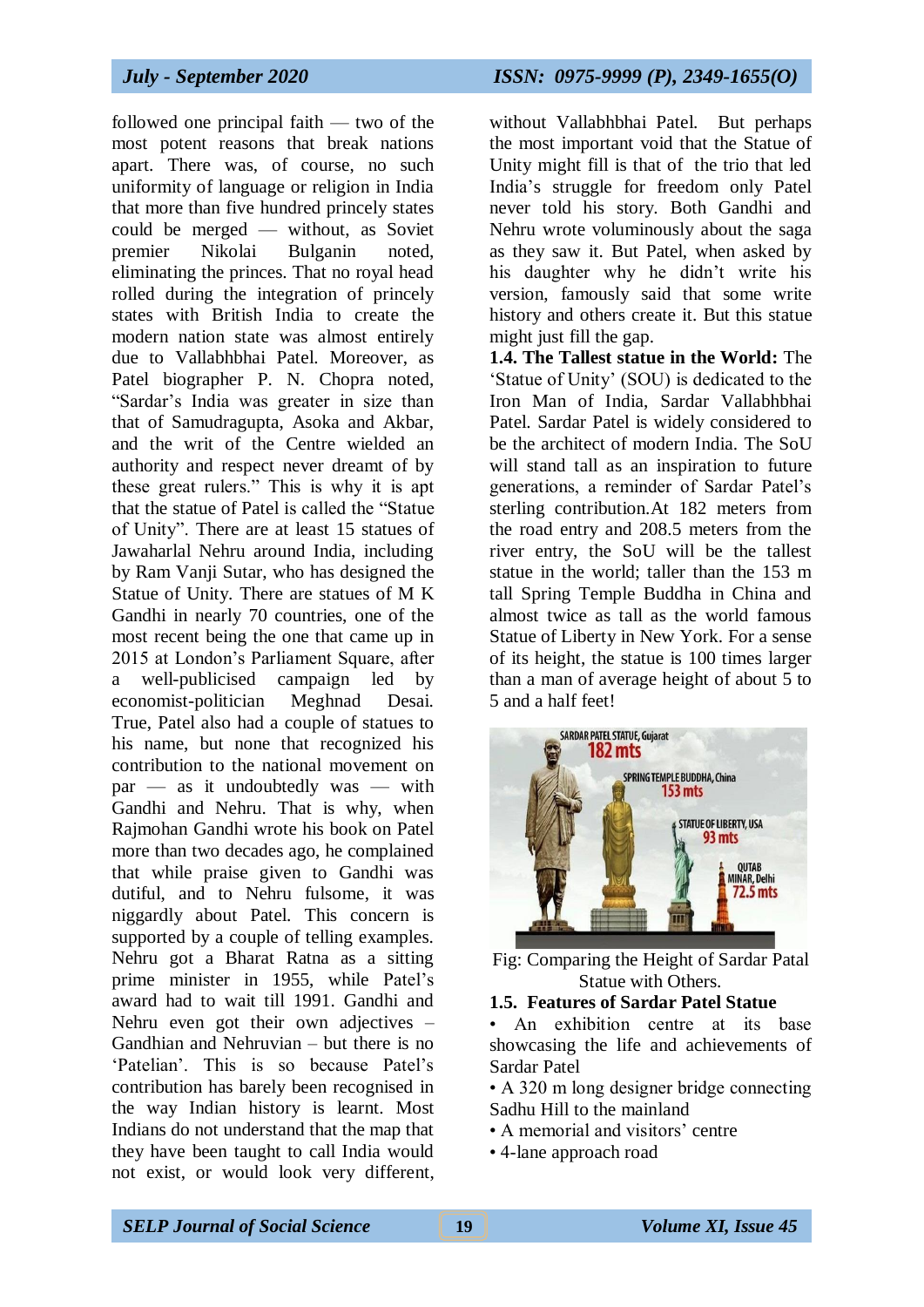• An administrative complex, 3-star hotel and conference centre

• A 40-m suspended fabric roof structure for the visitors' centre

**1.6 Engineering Challenges:** Wind, Earthquakes: Natural factors like wind and earthquakes posed stiff challenges. Situated right in the middle of the river Narmada, the statue is exposed to the tunnel effect of winds blowing down the river. Studies of wind patterns over the years revealed wind speeds of 39 m per second (roughly translated into 130 km/hr.) could buffet the statue in a worstcase scenario. The statue has been engineered to withstand wind speeds of up to 50 m per second (almost 180 km/hr.). The challenge is not only of the wind blowing against the statue but the succession effect it creates at the back of the statue that had to considered in the structural design.

**1.7. Walking pose of the Sardar:** The Sardar's legs are clad in a dhoti, his feet in chappals and in a walking pose that means that the statue is most slender at the base. The walking pose also opened up a gap of 6.4 meters between the two feet which then had to be tested to withstand wind velocity.

**1.8. The Face:** Another challenge came in the form of the look of the statue. Since Patel's face was an important aspect, special care was taken in casting the facial features that had to be as close as possible to the Sardar's face. The statue is also supposed to appear as if it is walking on water, towards the Sardar Sarovar dam, with its left leg slightly forward. The actual features of the Sardar were decided through a participative exercise involving thousands of people. A mock-up was created and exhibited for people to see and comment on it.

# **1.9. Movement of Men and Material:**

The statue is located amidst remote, mountainous terrain, which posed enormous difficulties in delivery of materials. A temporary Bailey's bridge connected the hill to the mainland. The

statue base also stands above the highest flood level recorded over a 100-year period of the nearby Narmada dam. A detailed hydrological study was conducted by a specialist consultant to ascertain the river level and flow during various conditions. Altogether, the statue is divided into five zones. Up to its shin is the first zone, comprising three levels, including an exhibit floor, mezzanine and roof. It will contain a Memorial Garden and a large museum. Zone 2 extends up to the statue's thighs at 149 meters, while Zone 3 goes up to the viewing gallery at 153 meters. Zone 4 and Zone 5 would be out of reach of visitors, with Zone 4 comprising the maintenance area and Zone 5 the head and shoulders.

### **2. METHODOLOGY**

**2.1. Structural Design:** Part of the statue enclosed inside the 8mm bronze cladding is a two-layered structure. The innermost layer has two 127-metre-high towers made of reinforced cement concrete. These towers rise up to the chest area. The steel frame between the towers and the cladding forms the second layer. There were multiple engineering challenges too. One, unlike the Statue of Liberty and Christ the Redeemer, the Statue of Unity does not have a wider base.

A wider base is required to make a structure stable. As Patel wore a dhoti, the statue is thicker towards the top and thinner at the bottom. This challenge was overcome by keeping the slenderness ratio between the width of the statue and its height to  $16:19$  — significantly higher than the 8:14 ratio rule that is followed in the construction of high-rise structures. Two, the base of the statue, below the dhoti-clad legs, is about 25 metres high, equivalent to an eight-storey building. This part of the structure houses two massive lifts, which can carry over 25 people to a 135-metre high gallery in just above half a minute.

Fitting these vibration-causing machines inside the statue's two vertical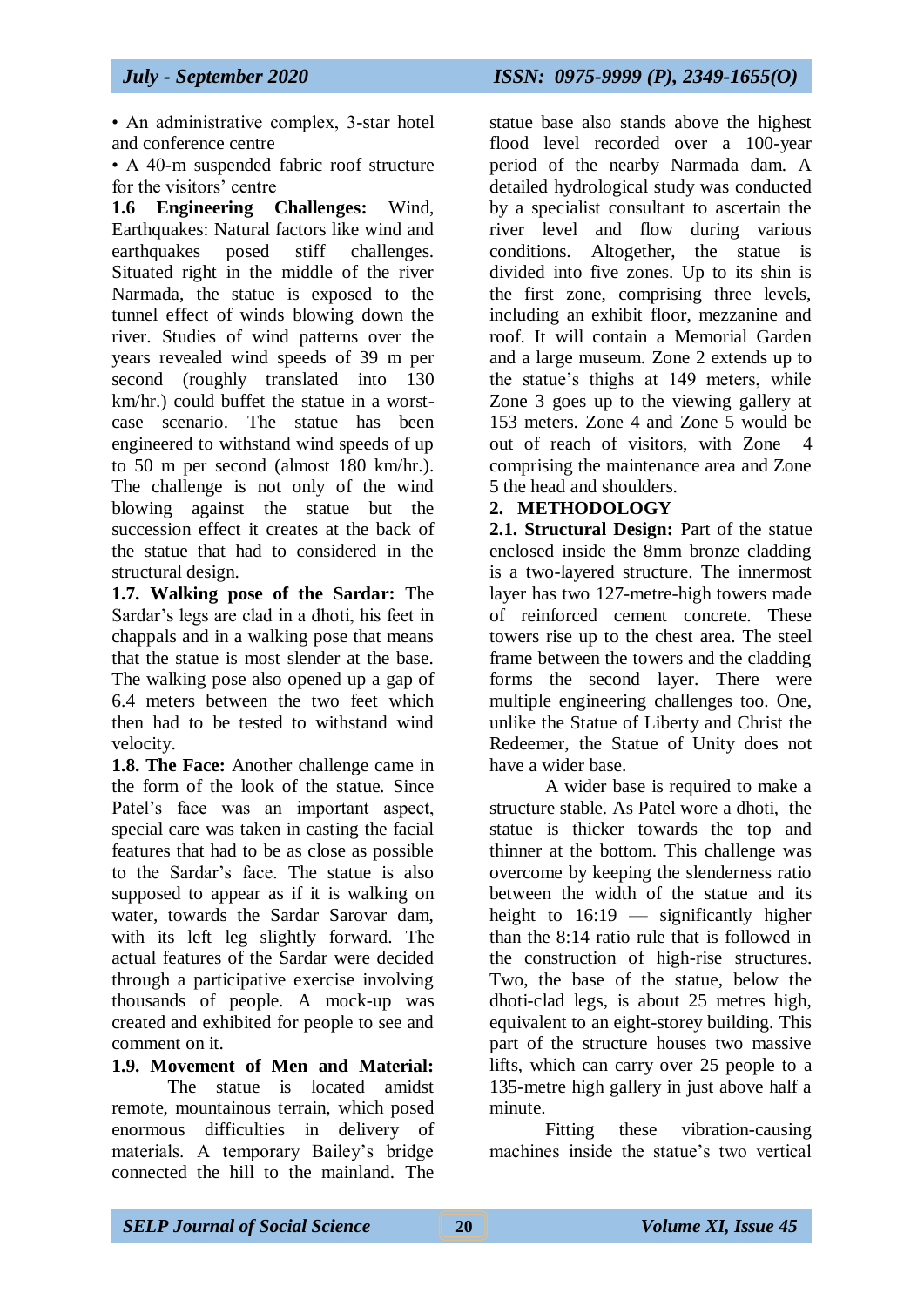cores, the first of its three layers, was a challenge for the engineers.

Three, engineers had to factor in the speed of wind, and the possibility of earthquakes and flood. Being built on an island in the middle of Narmada, the statue will have to face the tunnel effect of winds blowing down the river. The walking pose of the statue opened up a gap of 6.4 metres between the two feet. To deal with these issues, the cladding used in the statue has overlapping panels, which allow it to move vertically and horizontally, to resist earthquake and wind forces. Two 250 tonne mass dampers, which are installed in structures to reduce the amplitude of vibrations, have been used.

As a result, the statue is capable of withstanding wind blowing at almost 220 km per hour and surviving earthquakes measuring up to 6.5 on the Richter scale. Four, the statue's location amidst remote, mountainous terrain made transportation of equipment and material difficult. To make the movement to the island easier, the engineers banked on the fact that the island remains accessible from one side of the river via land for at least eight months post monsoon as water in the channel recedes. A rock bridge was built over shallow water and a temporary Bailey bridge was constructed for the monsoon, when there is more water in the river. Over 210,000 cubic metres of cement concrete, 18,500 tonnes of reinforced steel, 6,500 tonnes of structural steel, 1,700 tonnes of bronze, and around 1,850 tonnes of bronze cladding, made up of some 565 macro and 6,000 micro panels, were used to build the statue. Most of this material was moved using the two bridges.

### **3. CONSTRUCTION**

A Consortium comprising Turner Construction, Michael Graves and Associates and the Meinhardt Group supervised the project. It took 56 months to complete – 15 months for planning, 40 months for construction and two months for handing over by the consortium. The total cost of the project

was estimated to be about 20.63 billion (US\$290 million) by the government. The tender bids for the first phase were invited in October 2013 and were closed in November 2013. Narendra Modi, then serving as Chief Minister of Gujarat, laid the statue's foundation stone on 31 October 2013, the 138th anniversary of Patel's birth.



Fig: Constructional Phase of Statue

Indian infrastructure company Larsen & Toubro won the contract on 27 October 2014 for its lowest bid of 29.89 billion (US\$420 million) for the design, construction and maintenance. They commenced the construction on 31 October 2014. In the first phase of the project, 13.47 billion were for the main statue, 2.35 billion for the exhibition hall and convention centre, 830 million for the bridge connecting the memorial to the mainland and 6.57 billion for the maintenance of the structure for 15 years after its completion. The Sadhu Bet hillock was flattened from 70 to 55 metres to lay the foundation. L&T employed over 3000 workers and 250 engineers in the statue's construction. The core of the statue utilised 210,000 cubic metres (7,400,000 cu ft) of cement concrete, 6500 tonnes of structural steel, and 18500 tonnes of reinforced steel. The outer façade is made up of 1700 tonnes of bronze plates and 1850 tonnes of bronze cladding which in turn comprise 565 macro and 6000 micro panels. The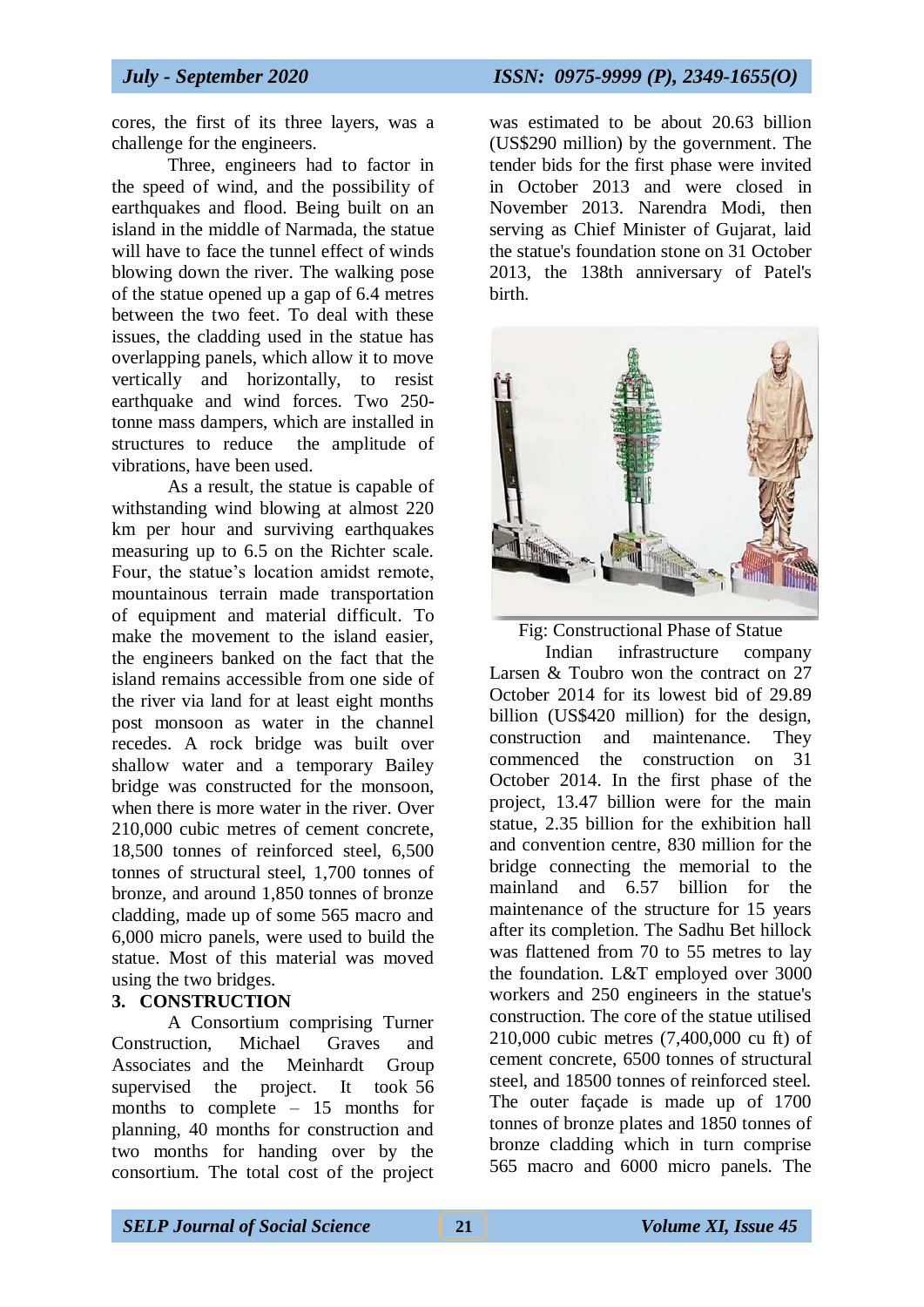bronze panels were cast in Jiangxi Tongqing Metal Handicrafts Co. Ltd (the TQ Art foundry) in China as suitable facilities were unavailable in India. The bronze panels were transported over sea and then by road to the workshop near the construction site where they were assembled.

Local tribals belonging to the Tadvi tribe opposed land acquisition for the development of tourism infrastructure around the statue. They have been offered cash and land compensation, and have been provided jobs. People of Kevadia, Kothi, Waghodia, Limbdi, Navagam, and Gora villages opposed the construction of the statue and demanded the restitution of the land rights over 375 hectares (927 acres) of land acquired earlier for the dam as well as the formation of new Garudeshwar subdistrict. They also opposed the formation of Kevadia Area Development Authority (KADA) and the construction of Garudeshwar weir-cumcauseway project. The government of Gujarat accepted their demands. Construction of the monument was completed in mid-October 2018; and the inaugural ceremony was held on 31 October 2018, presided over by Prime Minister Narendra Modi. The statue has been described as a tribute to Indian engineering skills.

**3.1. Environmental clearance:** In the Constitution of India it is clearly stated that it is the duty of the state to 'protect and improve the environment and to safeguard the forests and wildlife of the country'. It imposes a duty on every citizen 'to protect and improve the Natural environment including forests, lakes, rivers, and wildlife'. Reference to the environment has also been made in the Directive Principles of State Policy as well as the Fundamental Rights. The Department of Environment was established in India in 1980 to ensure a healthy environment for the country. This later became the Ministry of Environment and Forests in 1985.

The constitutional provisions are backed by a number of laws — Acts, Rules, and Notifications. The Environment Protection Act, 1986 came into force soon after the Bhopal Gas Tragedy and is considered an umbrella legislation as it fills many gaps in the existing laws. Thereafter a large number of laws came into existence as the problems began arising, for example, Handling and Management of Hazardous Waste Rules in 1989. The Environment (Protection) Act, 1986 authorizes the central government to protect and improve environmental quality, control and reduce pollution from all sources, and prohibit or restrict the setting and /or operation of any industrial facility on environmental grounds. 1986 - The Environment (Protection) Rules lay down procedures for setting standards of emission or discharge of environmental pollutants. The environmental Protection Act, 1986 is an 'Umbrella' Act enacted by the national parliament. This Act empowers the Government to take all necessary measures to protect control and abate environmental pollution. The Act identifies the MoEF, Government of India as the apex nodal agency to deal with environmental problems of nation so that an integrated and holistic policy can be implemented with regard to the environment. The scope of this Act is very broad covering water, Air, Land and human beings and other living creatures. The main functions of MoEF are:

• Coordination of the activities of various central and state authorities established under the previous Acts;

• Laying down emission/ effluent standard for various industrial activities;

• Powers to get information about the industrial process and to inspect the plant, premises, records and other necessary materials including seizure of the documents;

• Giving direction for closure, prohibition or regulation of industrial processes as necessary and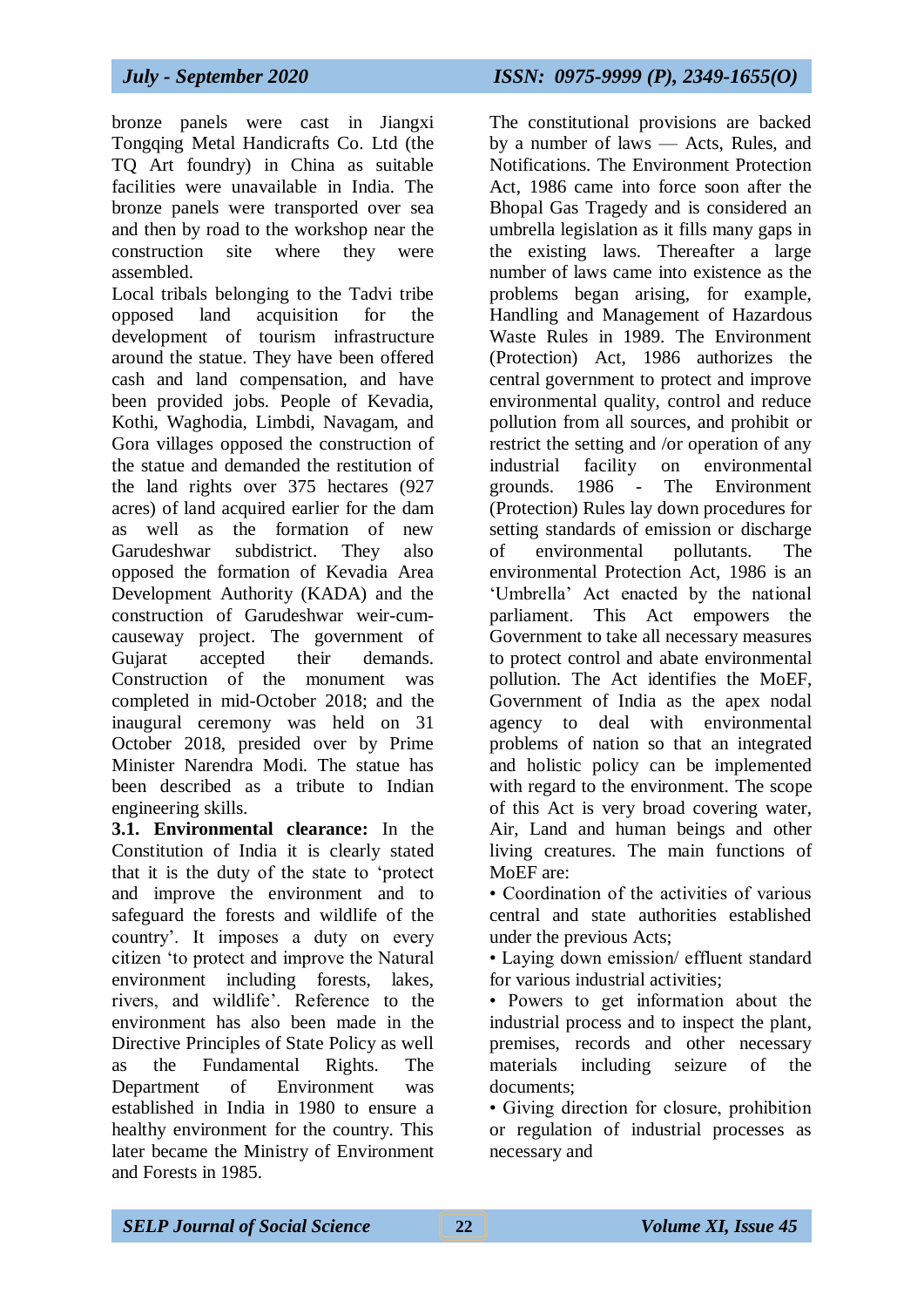# *July - September 2020 ISSN: 0975-9999 (P), 2349-1655(O)*

• Stoppage or regulation of the supply of water and electricity or any other services to industries violating pollution standards.

Environmental planning and coordination was set up under the 4th five year plan (1969- 1978). Till 1980, the subjects of environment and forests were the concern of the Dept of Science and Technology and Ministry of Agriculture respectively.

Later, the issues were formally attended by the Dept of Environment which was established in 1980. This was then upgraded to the Ministry of Environment & Forest in 1985. In 1980, clearance of large projects from the environmental angle became an administrative requirement to the extent that the planning commission and the central investment board sought proof of such clearance before according financial sanction.

Five year later, the Dept of Environment and Forests, Government of India had issued guidelines for Environmental Assessment of river valley projects. These guidelines require various studies such as impacts on forests and wild life in the submergence zone, water logging potential, upstream and downstream aquatic ecosystems and fisheries, water related diseases, climatic changes and seismicity.

A major legislative measures for the purpose of environmental clearance was in 1994 when specific notification was issued under section 3 and rule 5 of the environment protection Act , 1986 called the "Environment impact Assessment Notification 1994".

The first step in seeking environmental clearance for a development project is to determine what statutory legislations apply to the particular project. The MOEF has brought out several notifications restricting the development of industries in specified ecologically sensitive areas. In addition there are also draft rules framed for the sitting of industries. Environmental clearance for development projects can be obtained either at the state level or at the central

level depending on certain criteria concerning the characteristics of the project. However (regardless of where the final environmental clearance is obtained from), for most projects the consent must first be taken from the state pollution control board or pollution control committees in the case of union territories. **3.2. Environmental Impact Assessment Notification 2006:** The Environmental Impact Assessment has been used as a management tool to minimize adverse impacts of the developmental projects on the environment and to achieve sustainable development through timely, adequate, corrective and protective mitigation measures. The Ministry of Environment and Forests (MoEF) has used Environmental Impact Assessment Notification 2006 as a major tool to regulate rapid industrial development of the country for minimizing the adverse impact on environment and reversing the trends which may lead to climate change in long run. Environmental Ministry has said that they are looking into the issue. In a couple of days, ministry will decide whether to send an inquiry team to Gujarat or issue a notice to the State Government. A 10 member delegation headed by Shri Ganpatsinh Vasava, Minister of Gujarat Forest & Environment will meet Governor SC Jamir and Chief Minister Naveen Patnaik and seek their support for the project.

### **4. RESULTS AND DISCUSSIONS**

**4.1. Funding:** The statue was built by Public Private Partnership model, with most of the money raised by the Government of Gujarat. The Gujarat state government had allotted 6 billion (US\$83 million) for the project in the budget from 2012 to 2015. In the 2014–15 Union Budget, 2 billion (US\$28 million) were allocated for the construction of the statue. Funds were also contributed by Public Sector Undertakings under Corporate Social Responsibility scheme